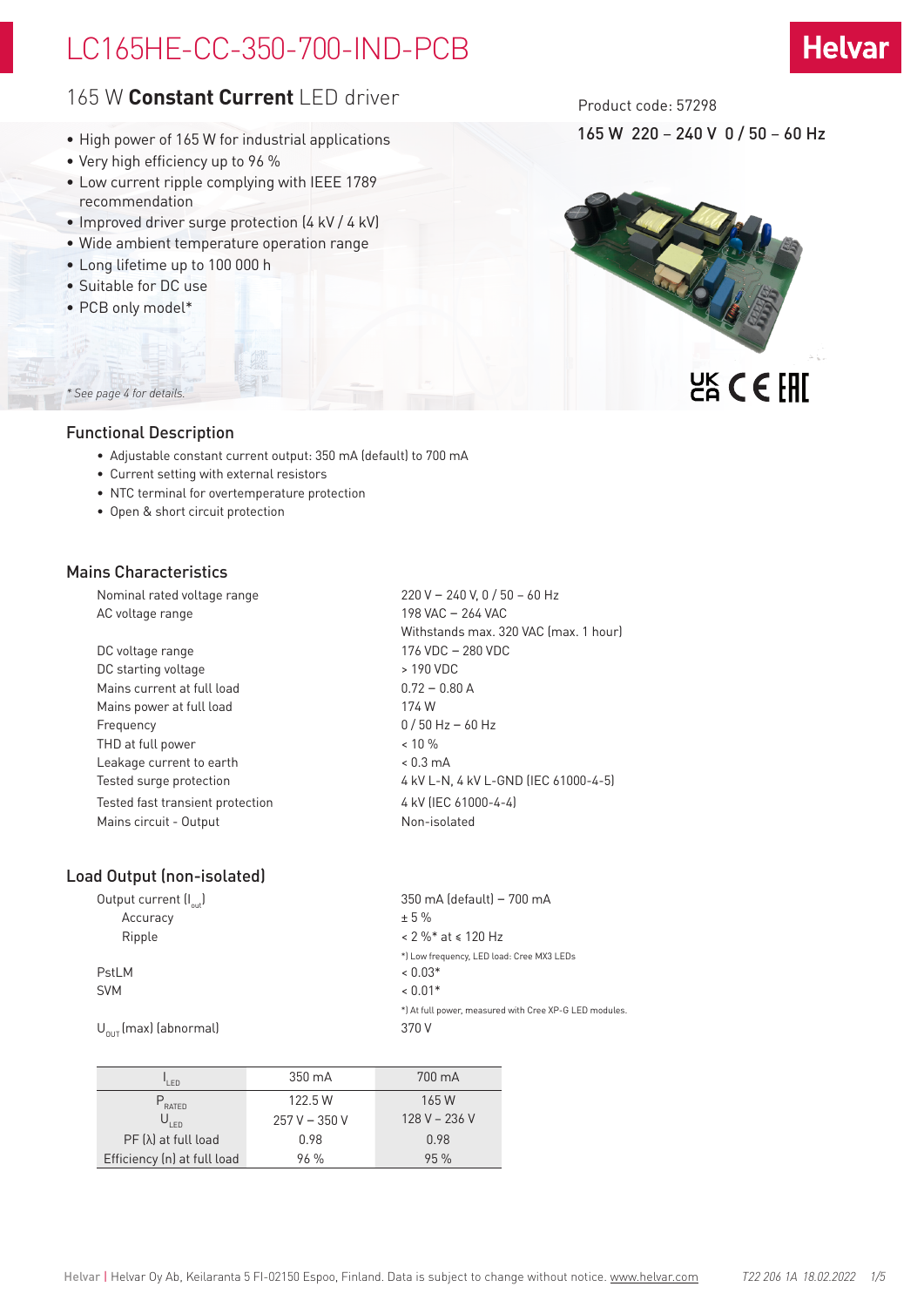# LC165HE-CC-350-700-IND-PCB

## Operating window



## Driver performance



35 000 h at t<sub>c</sub> = 90 °C \*) Higher t<sub>a</sub> of the control gear is possible as long as highest allowed t<sub>c</sub> point temperature is not exceeded

#### Quantity of drivers per miniature circuit breaker 16 A Type C

|         | Based on inrush current $ $ <sub>peak</sub>   Typ. peak inrush current $ $ <sub>peak</sub> | $1/2$ value time. $\Delta t$ | Calculated energy, $I_{\rm peak}^2 \Delta t$ |  |
|---------|--------------------------------------------------------------------------------------------|------------------------------|----------------------------------------------|--|
| 24 pcs. | 46 A                                                                                       | 207 us                       | $0.296 A^2s$                                 |  |

CONVERSION TABLE FOR OTHER TYPES OF MINIATURE CIRCUIT BREAKER



#### CONTINOUS CURRENT

Total continous current of the drivers and installation environment must always be considered and taken into calculations when installing drivers behind miniature circuit breaker. Example calculation of total drivers amount limited by continous current:  $n(I_{\text{conf}}) = (16 \text{ A } (I_{\text{norm,Ta}}) / \text{``nominal mains current with full"})$ load") x 0.76). This calculation is an example according to recommended precautions due to multiple adjacent circuit breakers (> 9 MCBs) and installation environment (T $_{\rm a}$  30 degrees); variables may vary according to the use case. Both inrush current and continous current calculations are based on ABB S200 series circuit breakers. More specific information in ABB series S200 circuit breaker documentation.

NOTE! Type C MCB's are strongly recommended to use with LED lighting. Please see more details in "MCB information" document in each driver product page in "downloads & links" section.

Helvar | Helvar Oy Ab, Keilaranta 5 FI-02150 Espoo, Finland. Data is subject to change without notice. www.helvar.com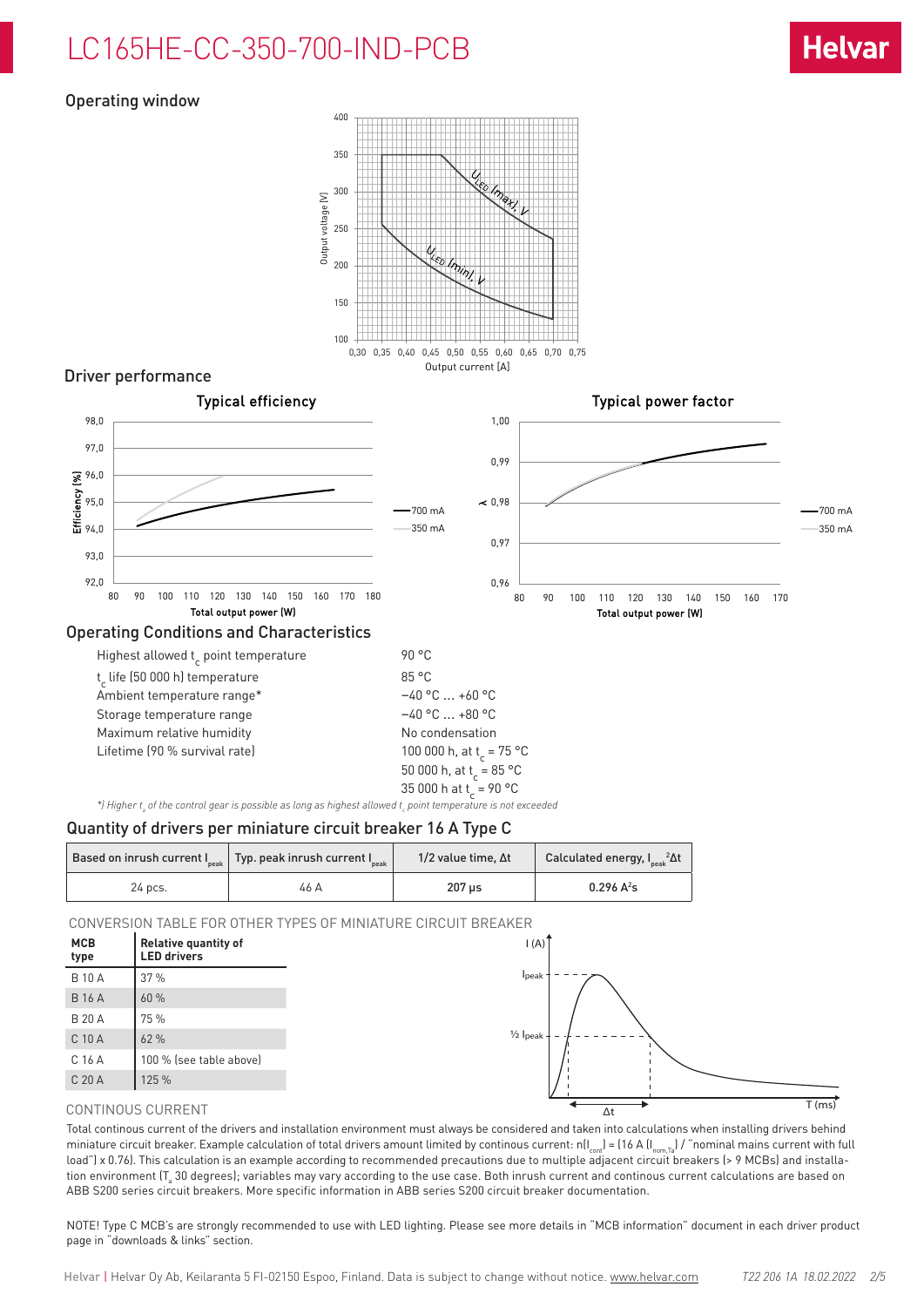# LC165HE-CC-350-700-IND-PCB

## Connections and Mechanical Data

| Wire size                         | $0.5$ mm <sup>2</sup> – 1.5 mm <sup>2</sup> |
|-----------------------------------|---------------------------------------------|
| Wire type                         | Solid core and fine-stranded                |
| Wire insulation                   | According to EN 60598                       |
| Maximum driver to LED wire length | 1.5 <sub>m</sub>                            |
| Weight                            | 140 g                                       |
| NTC trigger point                 | 8.2 k <sub>0</sub>                          |
| IP rating                         | IP <sub>00</sub>                            |

## Connections and Tc point location



*Note:* 

- *• Not suitable for load side switching operation*
- *• Label may differ if the unit is preset to fixed current.*
- *• Tc point is measured from the electrolyte condensator in the spot illustrated above*



The LED-Iset resistor/current setting values are adjusted according to the LEDset specification. The resistor value for each required output current can thus be calculated from the formula R [Ω] = (5 [V] / I\_out [A]) \* 1000. Below are the available LED-Iset resistors from Helvar, pre-adjusted for the most common output currents.

## Helvar LED-Iset resistors and currents (Nominal  $I_{out}$  (±5 % tol.))

| LED-Iset resistor model | <b>MAX</b>    | $650 \text{ mA}$  | $600 \text{ mA}$ | 550 mA | 500 mA | 475 mA | 450 mA | 425 mA | $400 \text{ mA}$ | $375 \text{ mA}$ | No resistor |
|-------------------------|---------------|-------------------|------------------|--------|--------|--------|--------|--------|------------------|------------------|-------------|
| $I_{\text{out}}$ (mA)   | 700           | 650               | 600              | 550    | 500    | 475    | 450    | 425    | 400              | 375              | 350         |
| Order code              | <b>790000</b> | T90650            | T90600           | T90550 | T90500 | T90475 | T90450 | T90425 | T90400           | T90375           | N/A         |
| Resistance values $[0]$ |               | <sup>7</sup> .68k | 8.25k            | 9.09k  | 10k    | 10.5k  | l 1 k  | .8k    | 12.4k            | 13.3k            | $\infty$    |

The current can be adjusted also with normal resistors by selecting suitable resistor value (formula R  $[0] = [5 [V] / [0.01]$  \* 1000). Reference resistor values can be found below order code in the table above.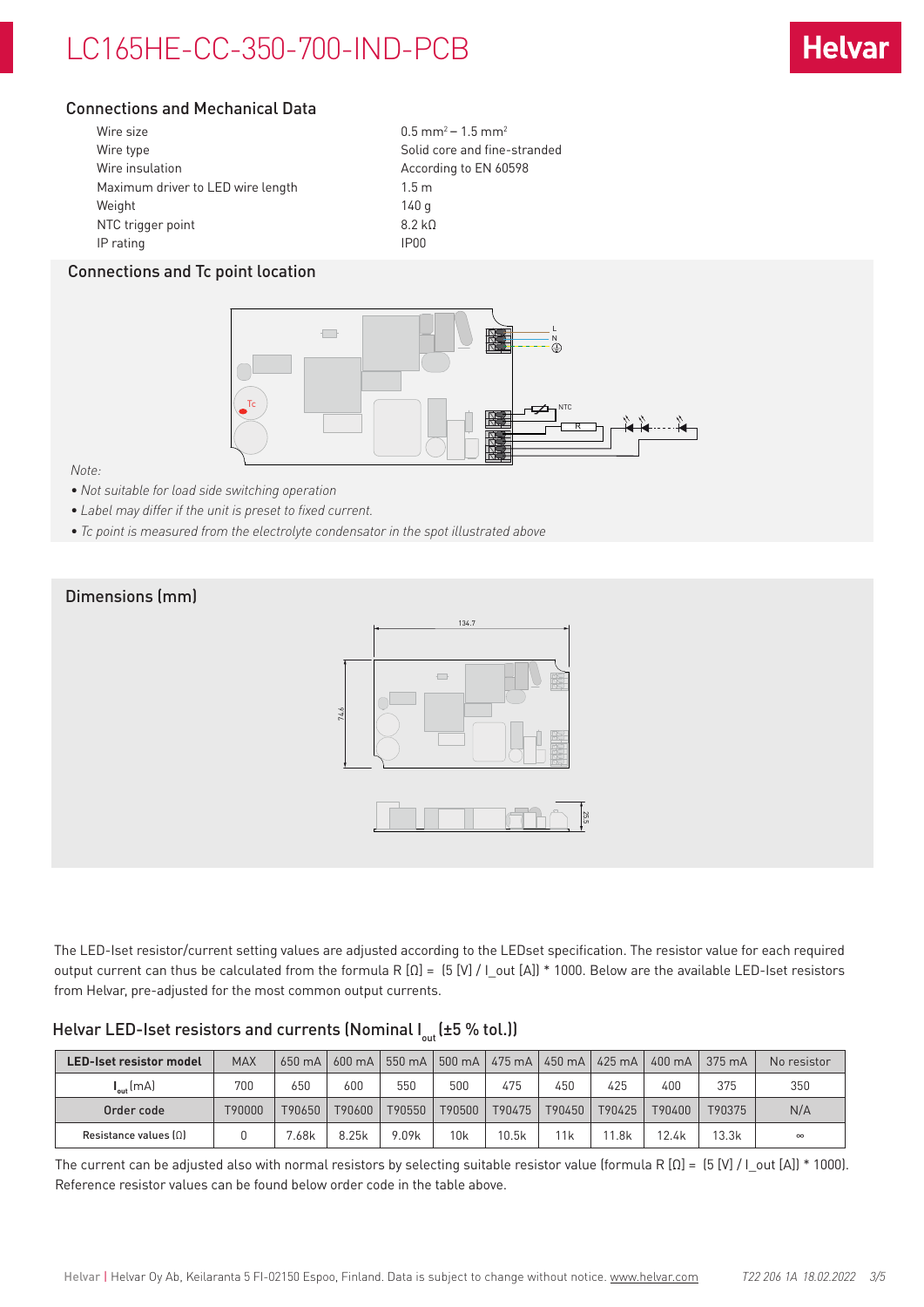# Information and conformity

LC165HE-CC-350-700-IND-PCB LED driver is suited for built-in usage in luminaires. In order to have safe and reliable operation, the luminaire shall comply with the relevant standards and regulations (e.g. IEC/EN 60598-1) and the EMC performance shall be fullfilled for the luminaire construction. The luminaire shall be designed to adequately protect the LED driver from dust, moisture and pollution and the user from any accidental contact with the live parts. The luminaire manufacturer is responsible for the correct choice and installation of the LED drivers according to the application and product datasheets. Operating conditions of the LED drivers may never exceed the specifications as per the product datasheet.

#### Installation & operation

## **Maximum ambient and t c temperature**:

- $\bullet$  For built-in components inside luminaires, the  $t_{\text{\tiny a}}$  ambient temperature range is a guideline given for the optimum operating environment. However, integrator must always ensure proper thermal management (i.e. mounting base of the driver, air flow etc.) so that the t<sub>c</sub> point temperature does not exceed the  $\mathfrak{t}_{\epsilon}$  maximum limit in any circumstance.
- Reliable operation and lifetime is only guaranteed if the maximum  $t_{\rm c}$  point temperature is not exceeded under the conditions of use.

#### **Current setting resistor**

LC165HE-CC-350-700-IND-PCB LED driver features a constant current output adjustable via current setting resistor.

- An external resistor can be inserted in to the current setting terminal, allowing the user to adjust the LED driver output current.
- When no external resistor is connected, then the LED drivers will operate at their default lowest current level.
- A standard through-hole resistor can be used for the current setting. To achieve the most accurate output current it is recommended to select a quality low tolerance resistor. Minimum diameter for resistor leg is 0.51mm.
- Always connect the current setting resistor only into the terminals marked with Iset on the LED driver label.
- For the resistor/current value selection, refer to the table on page 3.
- For drivers not providing isolation (non-isolated), current setting resistor must be insulated according safety regulations.

#### **LED driver earthing**

- LC165HE-CC-350-700-IND-PCB LED driver is PCB only driver designed for Class I luminaires.
- When used inside **Class I** luminaires, this LED driver must always have the protective earth cable connected.

#### **ESD precautions at luminaire assembly site**

The LC165HE-CC-350-700-IND-PCB PCB's are sensitive to the electrostatic discharge (ESD) and surge current. If voltage exceeding the absolute maximum rating is applied to PCB's, it may cause damage or even destruction to LED devices.

• IEC / EN 61340-5-1: Protection of electronic devices from electrostatic phenomena – General Requirements describes procedures for protection for damage caused by electrostatic discharge while handling electronic devices, following list lists basic protective measures described in the standard.

### **ESD protection measures in handling and assembling LED driver PCBs**

- Employee training for correct handling.
- Personnel grounding via wrist band / footwear.
- ESD protective clothing / shoes.
- Handle PCBs only in ESD protected areas and workplaces.

#### **Mechanical considerations**

- While handling the LC165HE-CC-350-700-IND-PCB PCB avoid mechanical stress or pressure applied to the driver.
- Avoid dropping the driver.
- Bending of the driver is not permitted.
- Avoid touching the components on PCB.
- Mechanical modifications (e.g. drilling, milling or sawing the PCB) are not permitted.

#### **Installation considerations**

- EMC performance is always dependant on the luminaire structure and therefore it is always the responsibility of the integrator to take measures to ensure that the assembled luminaire complies with latest EMC standards.
- The driver PCB has exposed hazardous live parts and therefore integrator is responsible to ensure sufficient and reliable isolation between live parts and accessible parts of the luminaire. The requirements for isolation, creepage and clearance distances and other safety requirements must be according to relevant luminaire safety standard(s).
- For creepage and clearance distance coordination the mains circuit voltage and LED circuit voltage (Uout) must be considered.
- In case of potting the PCB, do not use material with poor thermal conductivity to avoid more onerous installation than without potting.

#### **Miniature Circuit Breakers (MCB)**

- Type-C MCB's with trip characteristics in according to EN 60898 are recommended.
- Please see more details in "MCB information" document in each driver product page in "downloads & links" section.